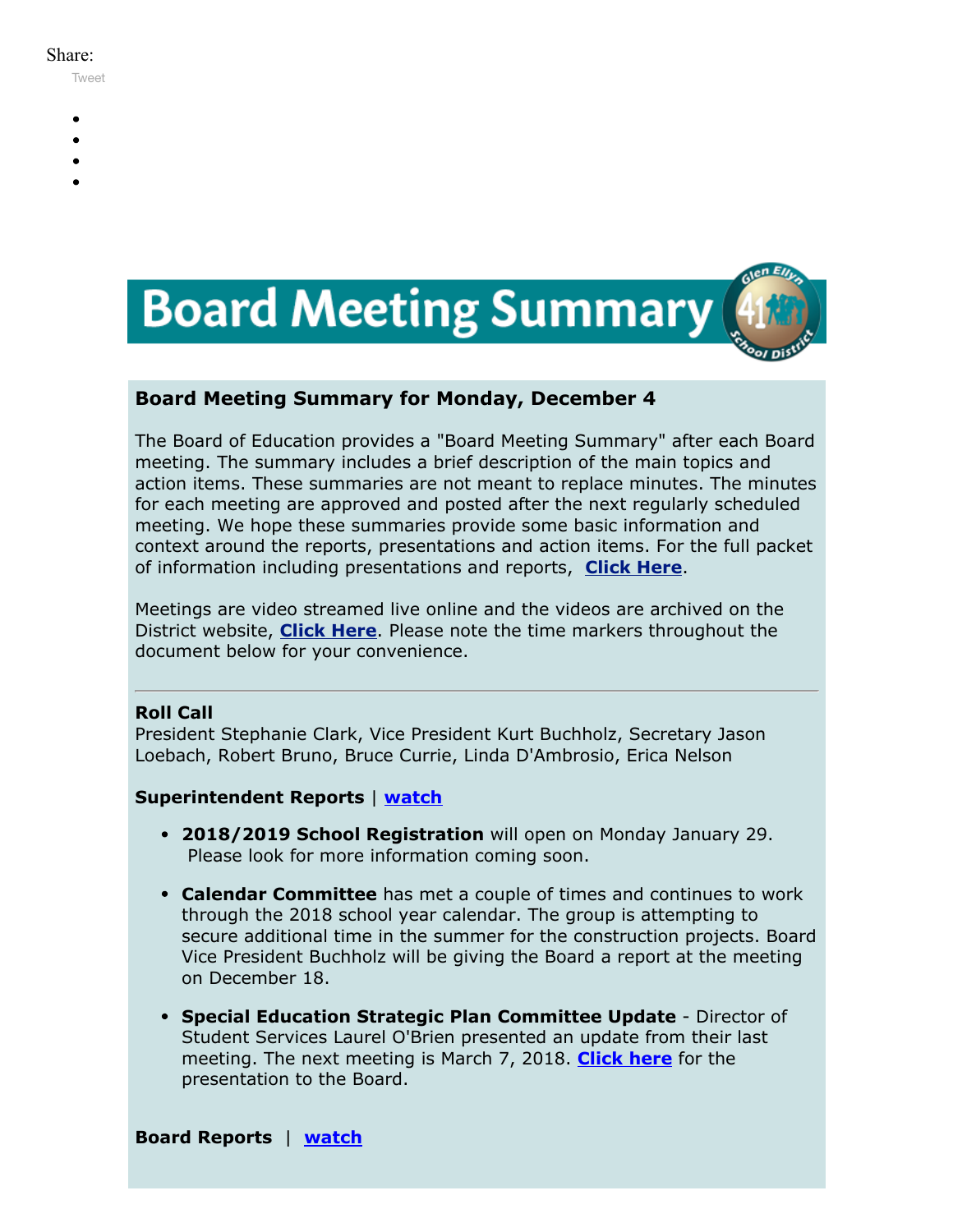## **Public Participation** | **[watch](https://youtu.be/Gj5bFItXRTw?t=18m23s)**

## **Discussion Items** | **[watch](https://youtu.be/Gj5bFItXRTw?t=52m07s)**

#### **2018 Summer Capital Projects**

Superintendent Gordon and Director of Buildings and Grounds Dave Scarmardo outlined what is planned for the upcoming summer. There are very slight changes to the plan since October 16. Administration shared that they will be seeking Board approval to move forward with the process in order to get bid documents prepared and out. Completing this process early allows the District to capture the best bids possible.

#### **2018-2019 Budget Discussion**

Superintendent Gordon and the Assistant Superintendent for Finance, Facilities and Operations Eric DePorter presented the draft of the District's Fiscal Year 2017 Annual Financial Report (AFR) from the auditors.

• Based on the AFR, the District increased the District fund balance by an additional \$5.4 million. This was due to an increase of 2.5% in revenue and a reduction of 5.5% in expenditures. The District is recommending a reduction of \$300,000 to the 2018/19 budget in conjunction with recommending the Board capture the entire amount available through the levy process. By 2023, the District, with this plan, will have a fund balance of 27.99% while accomplishing the \$2 million dollars in annual capital projects.

## **Action Items** | **[watch](https://youtu.be/Gj5bFItXRTw?t=1h48m13s)**

#### **Consent Agenda**

Personnel Report Employment Recommendations

Finance, Facilities & Operations: School District Payment Order - November 14 - November 27

Board Meeting Minutes

- November 20, 2017 Regular Meeting Minutes
- November 20, 2017 Regular Meeting Minutes-Closed
- November 27, 2017 Regular Meeting Minutes
- November 27, 2017 Regular Meeting Minutes-Closed

(Voted yes: Clark, Buchholz, Loebach, Bruno, Currie, D'Ambrosio, Nelson)

#### **Superintendent Recommendations**

## **2018 Summer Capital Projects - See above for details.**

(Voted yes: Clark, Buchholz, Loebach, Bruno, Currie, D'Ambrosio, Nelson)